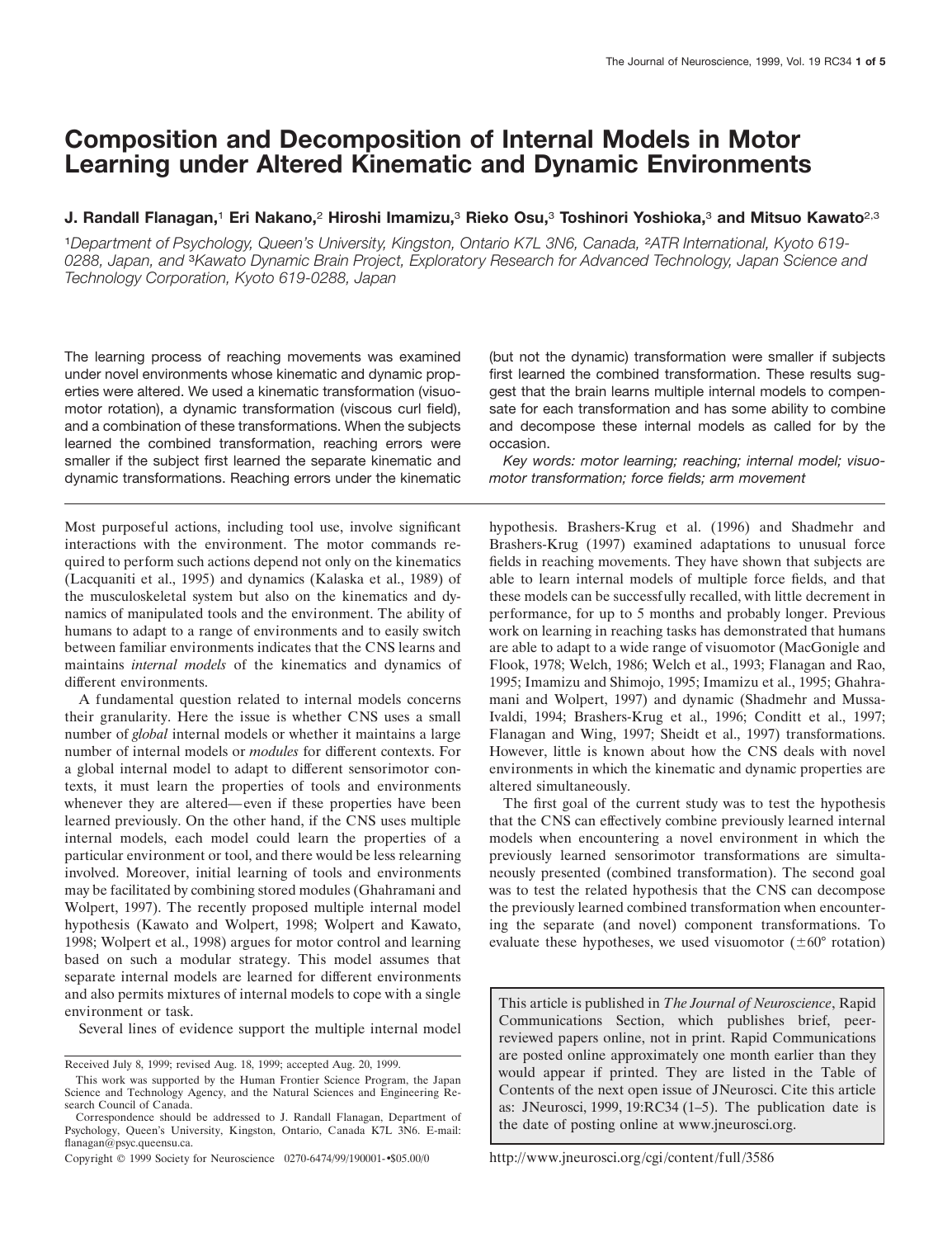and dynamic (viscous curl fields of opposite sign) transformations either separately or in combination. In the *composition* experiment, subjects first learned separate visuomotor and dynamic transformations and then the combined transformation. In the *decomposition* experiment, the same subjects first learned the combined transformation and then the separate transformations. Transformations of opposite sign were used in the two experiments to guard against transfer of learning, and the two experiments were separated by at least 1 week to guard against interference effects (Shadmehr and Brashers-Krug, 1997).

We hypothesized that performance under the combined transformation would be facilitated by previous learning of the separate transformations. This would indicate that subjects are able to effectively combine the previously learned visuomotor and dynamic internal models. We also hypothesized that performance under the separate transformations would be facilitated by previous learning of the combined transformation. This would suggest that the CNS is able to decompose the combined transformation (or an internal model of the combined transformation) into separate internal models.

#### **MATERIALS AND METHODS**

Subjects. Six males and two females, 21–35 years old, participated in these experiments after giving informed consent. None of the subjects reported sensorimotor or neurological problems, and all had correct-fornormal vision. All of the subjects were naive with respect to the hypotheses under study, and none had previously experienced the sensorimotor transformations examined.

*Apparatus.* Subjects sat on a chair, held the tip of a force-reflecting manipulandum (Gomi and Kawato, 1996) with the right hand and executed reaching movements in the horizontal plane to visually presented targets. The arm was supported by either a strap from the ceiling or a brace fixed to the manipulandum. The current hand position (a cursor 0.4 cm in diameter) measured by the manipulandum and the target circle (1 cm in diameter) were indicated on a large cathode ray tube (CRT) screen located 1.6 m in front of the subject. The scales of the CRT coordinates and hand coordinates were the same. The position of the hand and the forces applied by the hand to the manipulandum were sampled at 500 Hz. The subject performed the task only by looking at the CRT screen; a board occluded vision of the arm.

*Procedure.* Subjects were asked to move the cursor quickly and accurately to a series of targets that appeared in succession on the screen. Each target served as the start position for the next movement. Targets were randomly positioned within the work space (14 cm in radius) but were constrained to be 10 cm from the start position. Each new target was presented for 600 msec and then extinguished. After a short delay, the next target appeared. Targets were presented in sets of 10. At the start of each set the subject positioned the cursor in the center of the work space.

Each subject completed the composition and decomposition experiments at least 1 week apart with the order counterbalanced across subjects. Both experiments consisted of four transformation conditions: normal, visuomotor, dynamic, and combined (visuomotor and dynamic). The normal condition was included to familiarize subjects with the manipulandum.

In both experiments, subjects first completed 30 sets of 10 trials in the normal condition. In the composition experiment they then completed 50 sets of trials in the visuomotor and dynamic conditions (counterbalanced across subjects) followed by 50 sets of trials in the combined condition. In the decomposition experiment, subjects completed 50 sets of trials in the combined condition followed by 50 sets in the visuomotor and dynamic conditions (again counterbalanced across subjects). The subjects took brief rests between transformation conditions.

The normal, rotational, and viscous transformations are coded N, R, and B, respectively and the combined transformation is coded  $R+B$ . Superscripts are used to indicate the perturbation direction (see below). To guard against practice effects across experiments (i.e., weeks), the directions of the transformations were reversed for each subject.  $R'$  and B' denote transformations with signs opposite R and B respectively. Previous work on adaptation to viscous force fields (Shadmehr and Brashers-Krug, 1997) and visuomotor rotations (E. Nakano, unpublished data) has revealed that there are no positive or negative transfer effects when the direction of the perturbation is reversed and the perturbations are delivered  $>24$  hr apart. We assumed that R and R', B and B', and  $R+B$  and  $R'+B'$  were equivalent in terms of difficulty.

*Transformation rules.* In the rotational transformation, the subjects controlled the position of the cursor  $(x, y)$  which corresponded to the position of the actual hand  $(p, q)$  rotated about the center of the work space:

$$
\begin{pmatrix} x \\ y \end{pmatrix} = \mathbf{R} \begin{pmatrix} p \\ q \end{pmatrix} = \begin{pmatrix} \cos \theta & -\sin \theta \\ \sin \theta & \cos \theta \end{pmatrix} \begin{pmatrix} p \\ q \end{pmatrix}.
$$

Two rotation matrices were used:  $R^+$  where  $\theta = 60^\circ$  and  $R^-$  where  $\theta = -60^\circ$ .

For the viscous transformation, we used the same type of viscous curl force fields used by Shadmehr and Mussa-Ivaldi (1994). The manipulandum produced forces  $(f_x, f_y)$  on the subject's hand that were proportion to the velocity of the hand  $(\dot{p}, \dot{p})$ :

$$
\begin{pmatrix} f_x \\ f_y \end{pmatrix} = \mathbf{B} \begin{pmatrix} \dot{p} \\ \dot{q} \end{pmatrix} = \begin{pmatrix} \alpha & \chi \\ \chi & -\alpha \end{pmatrix} \begin{pmatrix} \dot{p} \\ \dot{q} \end{pmatrix}.
$$

Two viscosity matrices we used: B<sup>+</sup> where  $\alpha = 13 \text{ N} \cdot \text{m}^{-1} \cdot \text{sec}^{-1}$  and B<sup>-</sup> where  $\alpha = -13$  N · m<sup>-1</sup> · sec<sup>-1</sup>.  $\chi$  was always -13 N · m<sup>-1</sup> · sec<sup>-1</sup>.

*Data analysis.* The position data were digitally filtered using a fourthorder low-pass Butterworth filter with a cutoff frequency of 20 Hz. Velocities were computed with a three-point local polynomial approximation. The start and end of each movement were defined as the points at which the curvature of the two-dimensional path of the hand first exceeded and then subsequently dropped below  $3 \text{ mm}^{-1}$ , respectively (Imamizu et al., 1995). Defined in this way, the end of the movement occurs *before* small corrective movements often observed near the target.

To quantify trajectory learning, we computed two measures of performance. The *target error* was defined as the distance between the target and end positions. This error has previously been used to study adaptation under rotational transformations (Imamizu et al., 1995). The *path distance* was defined as the length or distance traveled by the hand. Shadmehr and Mussa-Ivaldi (1994) demonstrated that during adaptation to viscous force fields, hand paths become less and less curved and eventually become approximately straight. Thus, the path distance decreases with learning. The target errors and path distances were averaged across the 10 trials within each set. Thus, for each measure, we obtained 30 values in the normal condition and 50 values in the rotational, viscous, and combined conditions. In this paper, we focus on the first 30 sets of trials in each condition.

Repeated measures ANOVAs were used to assess various experimental effects on the two trajectory measures. A significance level of 5% was considered statistically reliable.

## **RESULTS**

We first provide a brief qualitative description of the results using single-trial data from a single subject and then present the results, in quantitative form, using data averaged across subjects.

## **Single-trial data**

#### *Hand paths*

Examples of hand paths in early ( *gray traces*) and later (*black traces*) stages of learning are shown in Figure 1 for both the composition experiment and the decomposition experiment (data from subject R.B.). Under the normal transformation, the hand paths were almost straight, and the target errors were small both in early and late trial sets. In the early stage of learning in the composition experiment, large directional errors in the hand path were observed under the rotational transformation  $(R^+)$ , and curved and misdirected hand paths were also seen under viscous transformation ( $B^-$ ). Under the combined transformation ( $R^+$  +  $B^-$ ), deviations in the hand paths early in learning were generally small in comparison with the deviations observed in early learning under the previously encountered rotational and viscous transformations. In the early stage of learning in the decomposition experiment, large deviations in the hand paths were observed under the combined transformation  $(R^- + B^+)$ . However, the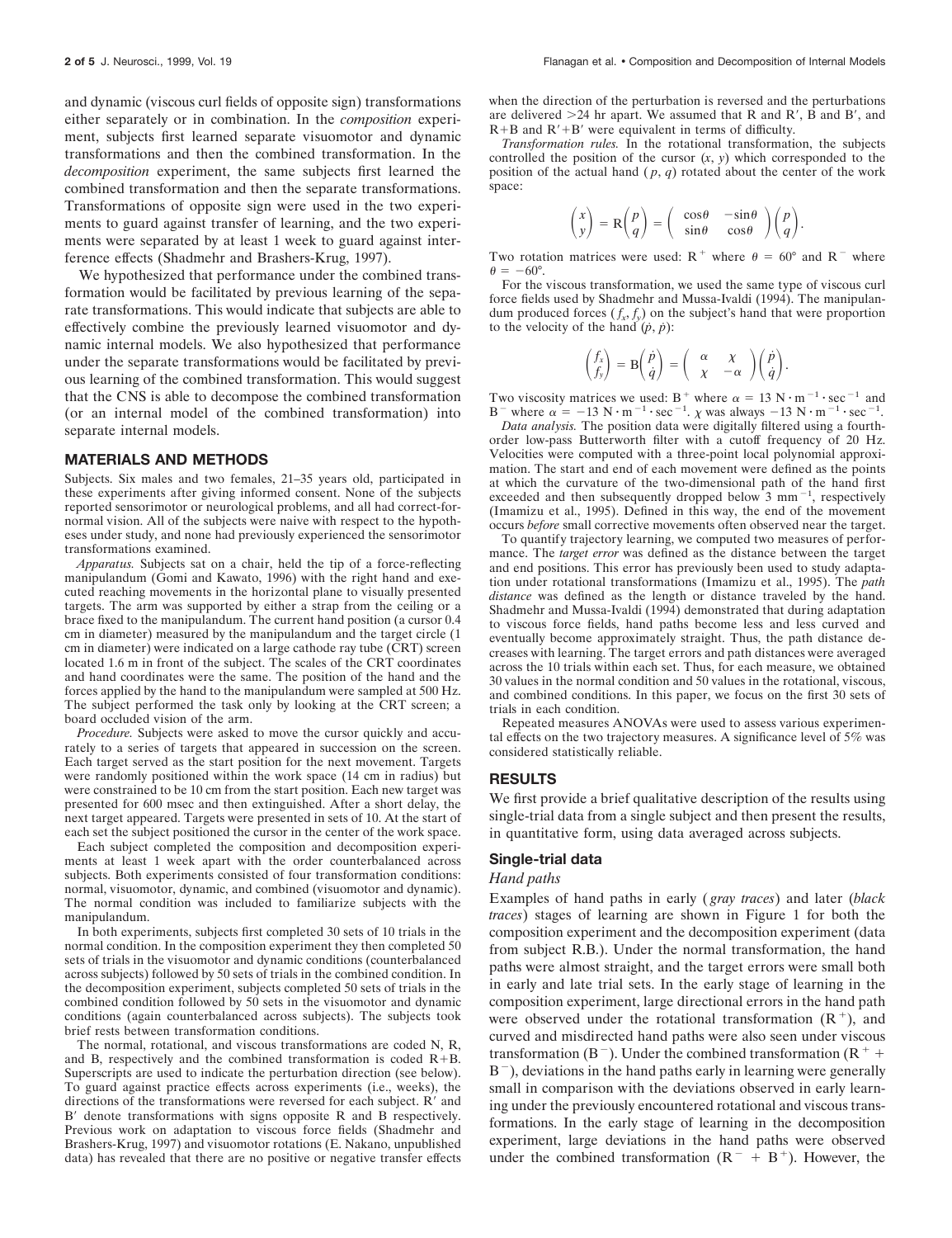

*Figure 1.* Single hand paths measured under each transformation in the composition (*top*) and decomposition (*bottom*) experiments. Hand paths are shown for trials performed in the early stage of learning (1st set; *gray traces*) and in the late stage of learning (30th set; *black traces*). *N*, *R*, *B*, and *R*1*B* denote the normal, rotational, viscous, and combined transformations with *superscripts* indicating the direction of the transformation. The initial  $(x)$  hand position and target position  $(o)$  are indicated for each trial. Data are from subject R.B.

*Figure 2.* Changes in target error and path distance across trial sets under each transformation for subject R.B. For the normal (*N*), rotational (*R*), and viscous (*B*) transformations, the *left sides* show data from the composition experiment (*Comp.*) in which R and B were tested before the combined transformation  $(R+B)$ . The *right sides* show data from the decomposition (*Dec.*) experiment in which R' and B' were tested after learning  $R'+B'$ . For the combined transformation, the *left* and *right sides* show performance without and with previous learning of the separate transformations, respectively. Exponential functions have been fit to each set of data (see Results for details).

deviations under the rotational  $(R^-)$  and viscous  $(B^+)$  transformations, encountered after learning the combined transformation, were relatively small. Under all transformations, nearly straight hand paths were eventually observed after adaptation.

### *Learning curves*

Figure 2 shows, for subject R.B., target errors and path distances as a function of trial set for each transformation condition. The *left* and *right sides* of each panel show the errors or distances obtained without and with previous learning of the complementary transformation(s), respectively. Thus, this subject experienced R and B before  $R+B$  (composition experiment) but experienced R' and B' after  $R'+B'$  (decomposition experiment). For the normal transformation, the *left* and *right sides* of the panels show data obtained in the composition and decomposition experiments, respectively. For illustrative purposes, exponentials of the form  $k_0 + k_1 * \exp(-k_2 * n)$ , where *n* denotes the set number and  $k_i$  denotes a constant coefficient, were fit to each set of data.

For this subject, performance under the separate rotational  $(R')$  and viscous  $(B')$  transformations was clearly facilitated by previous learning of the combined  $(R'+B')$  transformation. Sim-

ilarly, performance under the combined transformation  $(R+B)$ was facilitated by previous learning of the two separate transformations (R and B). However, transfer of learning was not perfect. Whereas the initial target errors and path distances were smaller *after* previous learning of the complementary transformation(s), they also tended to be greater than the errors and distances observed at the end of the previous learning.

#### **Averaged data**

50

To characterize performance under each transformation condition, we first computed subject averages, for both target error and path distance, over the first 10 sets of trials and over sets 21–30. Thus, we characterized the initial performance under each transformation as well as later performance. We then computed means and SDs based on the subject averages. Figure 3 shows, for each transformation, the mean target errors and path distances during both early learning (*circles*) and later performance (*squares*). The errors observed with ( *filled symbols*) and without (*open symbols*) previous learning of the complementary transformation(s) are joined by *lines*. The *stars* indicate a reliable difference ( $p < 0.05$ )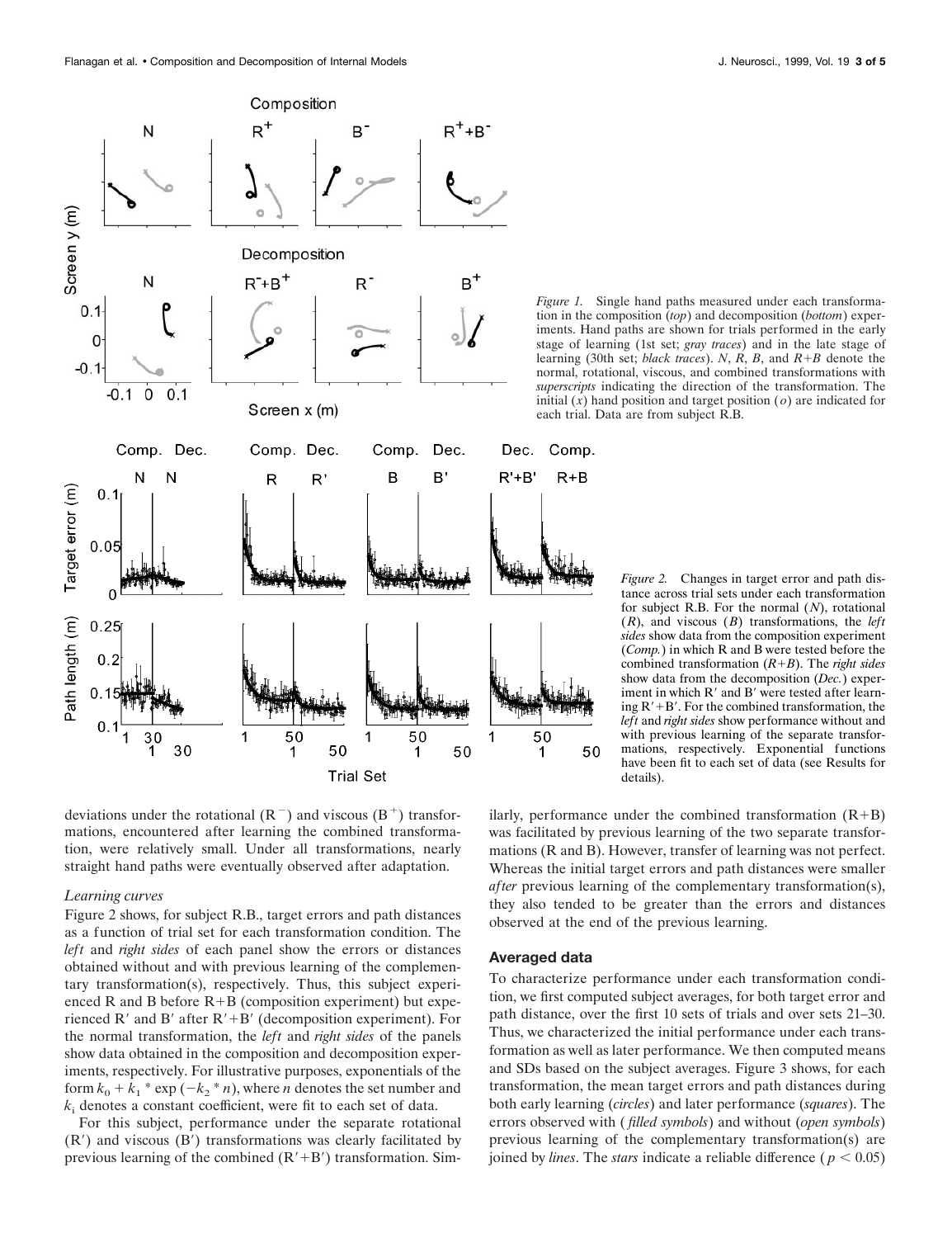

*Figure 3.* Mean target errors (*top*) and path distances (*bottom*) during initial learning (*circles*) and later performance (*squares*) under each of the four transformation conditions. For the rotational and viscous transformations, the *closed* and *open symbols* represent performance with and without prior learning of the combined transformation. For the combined transformation, the *filled* and *open symbols* represent performance with and without prior learning of the separate rotational and viscous transformations. Error bars represent SDs. *Stars* indicate a statistically significant difference between pairs of transformations with and without prior learning.

between pairs of transformations (with and without previous learning), and the error bars represent SDs.

Figure 3 reveals that hand trajectories were clearly altered during initial learning by the visuomotor, dynamic, and combined transformations. Without previous learning of the complementary transformations (*open circles*), both targets errors ( $F_{(1,7)}$  = 39.1;  $p < 0.001$ ) and path distances ( $F_{(1,7)} = 60.2$ ;  $p < 0.001$ ) were reliably greater under the rotational, viscous, and combined transformations (grouped together) than under the normal transformation. Even with previous learning of the complementary transformations (*filled circles*), initial target errors ( $F_{(1,7)} = 28.9$ ;  $p = 0.001$ ) and path distances ( $F_{(1,7)} = 16.4$ ;  $p = 0.005$ ) were reliably greater under the rotational, viscous, and combined transformations than under the normal transformation. Overall, initial performance under the *non-normal* transformations was better with previous learning (*open circles*) than without ( *filled circles*) both in terms of target error  $(F_{(1,7)} = 17.4; p = 0.004)$  and path distance  $(F_{(1,7)} = 17.0; p = 0.004)$ .

## *Transfer of learning in composition*

To assess the composition hypothesis, we compared initial performance under the combined transformation with and without previous learning of the separate transformations. If previous learning of the separate transformations facilitates performance under the combined condition, then the initial performance should be better than that observed without previous learning. Repeated measures ANOVA revealed that the mean target error was significantly smaller  $(F_{(1,7)} = 9.05; p = 0.02)$  with previous

learning than without (see Fig. 3, *Composition benefit*). However, the mean path distances with and without previous learning were not reliably different  $(F_{(1,7)} = 0.81; p = 0.40)$ . These results indicate that performance in the combined transformation condition was facilitated by previous learning of the separate visuomotor and viscous transformations. This improvement in performance was reliably observed in the target error.

#### *Transfer of learning in decomposition*

To test the decomposition hypothesis, we compared initial performance under the separate transformations with and without previous learning of the combined transformation. We will first consider the rotation transformation. The mean path distance was significantly smaller with previous learning than without  $(F_{(1,7)} =$ 8.67;  $p = 0.02$ ). Similarly, the mean target error with previous learning was reliably smaller than without previous learning  $(F_{(1,7)} = 6.24; p = 0.04)$ . Thus, for the visuomotor transformation condition, the results clearly indicate that previous learning of the combined transformation facilitated performance (see Fig. 3, *Decomposition benefit*). In contrast, such transfer of learning was not observed under the viscous transformation. Reliable effects of previous learning of the combined transformation were not observed on mean initial path distance  $(F_{(1,7)} = 1.22; p = 0.31)$  or mean initial target error  $(F_{(1,7)} = 0.15; p = 0.71)$ .

#### **Order effects**

We used viscous force fields and visuomotor rotations of opposite signs to guard against practice effects across experiments (i.e., weeks). Nevertheless, to assess possible effects of practice, we compared the performance between the second and third transformations in the composition experiment and between the third and fourth transformations in the decomposition experiment. Thus, only the rotation and viscous transformations were considered. In both experiments, half the subjects received the rotation transformation followed by the viscous transformation, and the other half received the transformations in the opposite order. Therefore, we were able to assess the effects of order while counterbalancing across the two types of transformation. Repeated measures ANOVAs were used to assess the effects of order on target error and path distance in both experiments. Thus four separate ANOVAs were performed, two for each experiment. No reliable effects of order were observed ( $p > 0.20$  in all cases). Thus, performance under the second transformation (third or fourth) was not reliably different from performance under the first (second or third).

#### **DISCUSSION**

The present study tested two general hypotheses concerning internal models of sensorimotor transformations. The composition hypothesis holds that the CNS can effectively combine internal models of two previously learned sensorimotor transformations when dealing with a novel environment in which both transformations are present. The decomposition hypothesis holds that, when encountering a complex environment featuring more than one sensorimotor transformation, the CNS can effectively decompose the environment into separate internal models appropriate for the separate transformations.

We found clear support for the composition hypothesis. Movement performance in the combined transformation was superior if subjects had previously learned the separate transformations. In particular, target errors were smaller under the combined transformation after exposure to the separate rotational and viscous